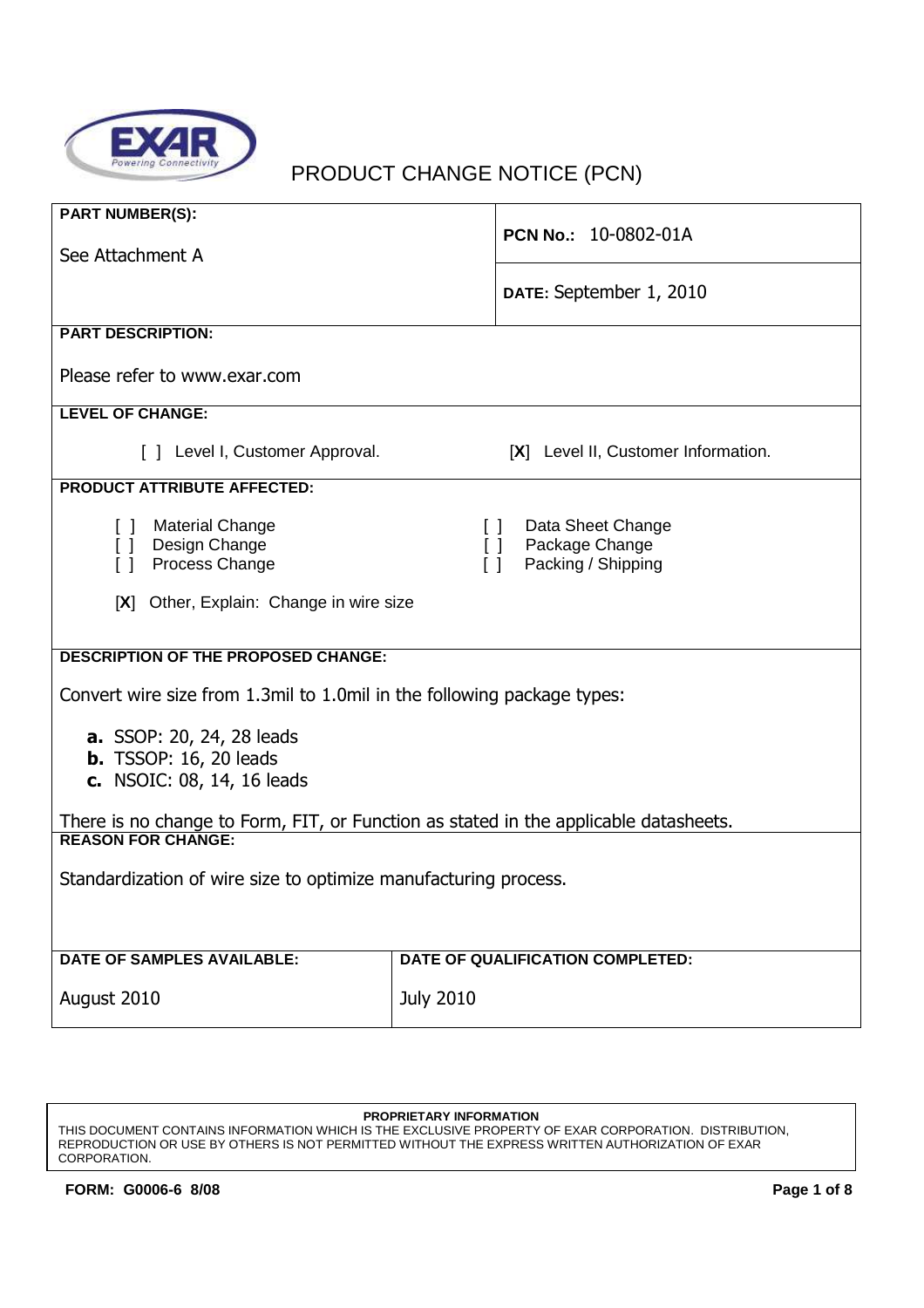

| <b>ESTIMATED CHANGE DATE OR DATE</b><br>CODE:                                                                                                                                                                                                 | <b>SUPPORTING DATA:</b>              |  |  |  |
|-----------------------------------------------------------------------------------------------------------------------------------------------------------------------------------------------------------------------------------------------|--------------------------------------|--|--|--|
| October 2010                                                                                                                                                                                                                                  | <b>Evaluation Reports</b>            |  |  |  |
| [X] STANDARD DISTRIBUTION                                                                                                                                                                                                                     | <b>CUSTOM DISTRIBUTION</b><br>$\Box$ |  |  |  |
| PERSON TO CONTACT WITH QUESTIONS:                                                                                                                                                                                                             |                                      |  |  |  |
| <b>LISA BEDARD</b><br>Exar Corporation<br>1 Holiday Avenue<br>West Tower, Suite 450<br>Pointe-Claire, Quebec H9R 5N3<br>Tel: (514) 429-1010 ext 210<br>Fax: (514) 695-2548<br>lisa.bedard@exar.com<br>Please acknowledge receipt of this PCN. |                                      |  |  |  |
| Acknowledged:                                                                                                                                                                                                                                 |                                      |  |  |  |
| <b>Signature</b>                                                                                                                                                                                                                              |                                      |  |  |  |
| <b>Printed Name</b>                                                                                                                                                                                                                           |                                      |  |  |  |
| Company                                                                                                                                                                                                                                       |                                      |  |  |  |
| <b>Title</b>                                                                                                                                                                                                                                  |                                      |  |  |  |
| <b>Date</b>                                                                                                                                                                                                                                   |                                      |  |  |  |
| Comments:                                                                                                                                                                                                                                     |                                      |  |  |  |

#### **PROPRIETARY INFORMATION**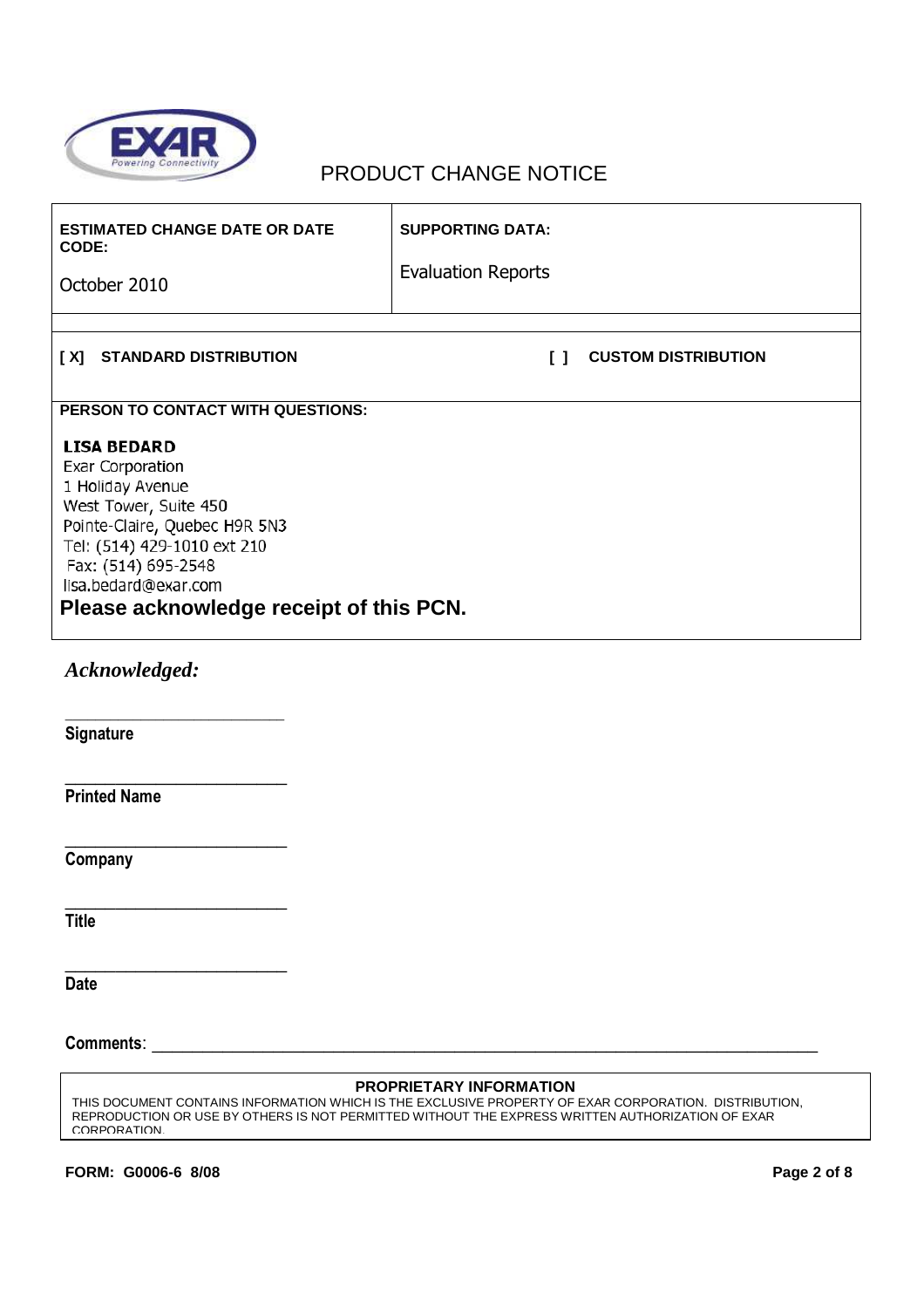

**ATTACHMENT A** 

# PRODUCT CHANGE NOTICE

| <b>PRODUCT</b>  | <b>PACKAGE</b> | <b>LEAD</b><br><b>COUNT</b> | <b>PRODUCT</b> | <b>PACKAGE</b> | <b>LEA</b><br><b>COUI</b> |
|-----------------|----------------|-----------------------------|----------------|----------------|---------------------------|
| SP3222EBCA-L    | <b>SSOP</b>    | 20                          | SP206CA-L      | <b>SSOP</b>    | 24                        |
| SP3222EBCA-L/TR | <b>SSOP</b>    | 20                          | SP206CA-L/TR   | <b>SSOP</b>    | 24                        |
| SP3222EBEA-L    | <b>SSOP</b>    | 20                          | SP206EA-L      | <b>SSOP</b>    | 24                        |
| SP3222EBEA-L/TR | <b>SSOP</b>    | 20                          | SP206EA-L/TR   | <b>SSOP</b>    | 24                        |
| SP3222ECA-L     | <b>SSOP</b>    | 20                          | SP207CA-L      | <b>SSOP</b>    | 24                        |
| SP3222ECA-L/TR  | <b>SSOP</b>    | 20                          | SP207CA-L/TR   | <b>SSOP</b>    | 24                        |
| SP3222EEA-L     | <b>SSOP</b>    | 20                          | SP207ECA-L     | <b>SSOP</b>    | 24                        |
| SP3222EEA-L/TR  | <b>SSOP</b>    | 20                          | SP207ECA-L/TR  | <b>SSOP</b>    | 24                        |
| SP3222EUCA-L    | <b>SSOP</b>    | 20                          | SP207EEA-L     | <b>SSOP</b>    | 24                        |
| SP3222EUCA-L/TR | <b>SSOP</b>    | 20                          | SP207EEA-L/TR  | <b>SSOP</b>    | 24                        |
| SP3222EUEA-L    | <b>SSOP</b>    | 20                          | SP208CA-L      | <b>SSOP</b>    | 24                        |
| SP3222EUEA-L/TR | <b>SSOP</b>    | 20                          | SP208CA-L/TR   | <b>SSOP</b>    | 24                        |
| SP3223EBCA-L    | <b>SSOP</b>    | 20                          | SP208EA-L      | <b>SSOP</b>    | 24                        |
| SP3223EBCA-L/TR | <b>SSOP</b>    | 20                          | SP208EA-L/TR   | <b>SSOP</b>    | 24                        |
| SP3223EBEA-L    | <b>SSOP</b>    | 20                          | SP208ECA-L     | <b>SSOP</b>    | 24                        |
| SP3223EBEA-L/TR | <b>SSOP</b>    | 20                          | SP208ECA-L/TR  | <b>SSOP</b>    | 24                        |
| SP3223ECA-L     | <b>SSOP</b>    | 20                          | SP208EEA-L     | <b>SSOP</b>    | 24                        |
| SP3223ECA-L/TR  | <b>SSOP</b>    | 20                          | SP208EEA-L/TR  | <b>SSOP</b>    | 24                        |
| SP3223EEA-L     | <b>SSOP</b>    | 20                          | SP208EHCA-L    | <b>SSOP</b>    | 24                        |
| SP3223EEA-L/TR  | <b>SSOP</b>    | 20                          | SP208EHCA-L/TR | <b>SSOP</b>    | 24                        |
| SP3223EUCA-L    | <b>SSOP</b>    | 20                          | SP208EHEA-L    | <b>SSOP</b>    | 24                        |
| SP3223EUCA-L/TR | <b>SSOP</b>    | 20                          | SP208EHEA-L/TR | <b>SSOP</b>    | 24                        |
| SP3223EUEA-L    | <b>SSOP</b>    | 20                          |                |                |                           |
| SP3223EUEA-L/TR | <b>SSOP</b>    | 20                          |                |                |                           |
| SP385ECA-L      | <b>SSOP</b>    | 20                          |                |                |                           |
| SP385ECA-L/TR   | <b>SSOP</b>    | 20                          |                |                |                           |
| SP385EEA-L      | <b>SSOP</b>    | 20                          |                |                |                           |
| SP385EEA-L/TR   | <b>SSOP</b>    | 20                          |                |                |                           |

| <b>LEAD</b><br><b>COUNT</b> | <b>PRODUCT</b> | <b>PACKAGE</b> | <b>LEAD</b><br><b>COUNT</b> |
|-----------------------------|----------------|----------------|-----------------------------|
| 20                          | SP206CA-L      | <b>SSOP</b>    | 24                          |
| 20                          | SP206CA-L/TR   | <b>SSOP</b>    | 24                          |
| 20                          | SP206EA-L      | <b>SSOP</b>    | 24                          |
| 20                          | SP206EA-L/TR   | <b>SSOP</b>    | 24                          |
| 20                          | SP207CA-L      | <b>SSOP</b>    | 24                          |
| 20                          | SP207CA-L/TR   | <b>SSOP</b>    | 24                          |
| 20                          | SP207ECA-L     | <b>SSOP</b>    | 24                          |
| 20                          | SP207ECA-L/TR  | <b>SSOP</b>    | 24                          |
| 20                          | SP207EEA-L     | <b>SSOP</b>    | 24                          |
| 20                          | SP207EEA-L/TR  | <b>SSOP</b>    | 24                          |
| 20                          | SP208CA-L      | <b>SSOP</b>    | 24                          |
| 20                          | SP208CA-L/TR   | <b>SSOP</b>    | 24                          |
| 20                          | SP208EA-L      | <b>SSOP</b>    | 24                          |
| 20                          | SP208EA-L/TR   | <b>SSOP</b>    | 24                          |
| 20                          | SP208ECA-L     | <b>SSOP</b>    | 24                          |
| 20                          | SP208ECA-L/TR  | <b>SSOP</b>    | 24                          |
| 20                          | SP208EEA-L     | <b>SSOP</b>    | 24                          |
| 20                          | SP208EEA-L/TR  | <b>SSOP</b>    | 24                          |
| 20                          | SP208EHCA-L    | <b>SSOP</b>    | 24                          |
| 20                          | SP208EHCA-L/TR | <b>SSOP</b>    | 24                          |
| 20                          | SP208EHEA-L    | <b>SSOP</b>    | 24                          |
| 20                          | SP208EHEA-L/TR | <b>SSOP</b>    | 24                          |

#### **PROPRIETARY INFORMATION**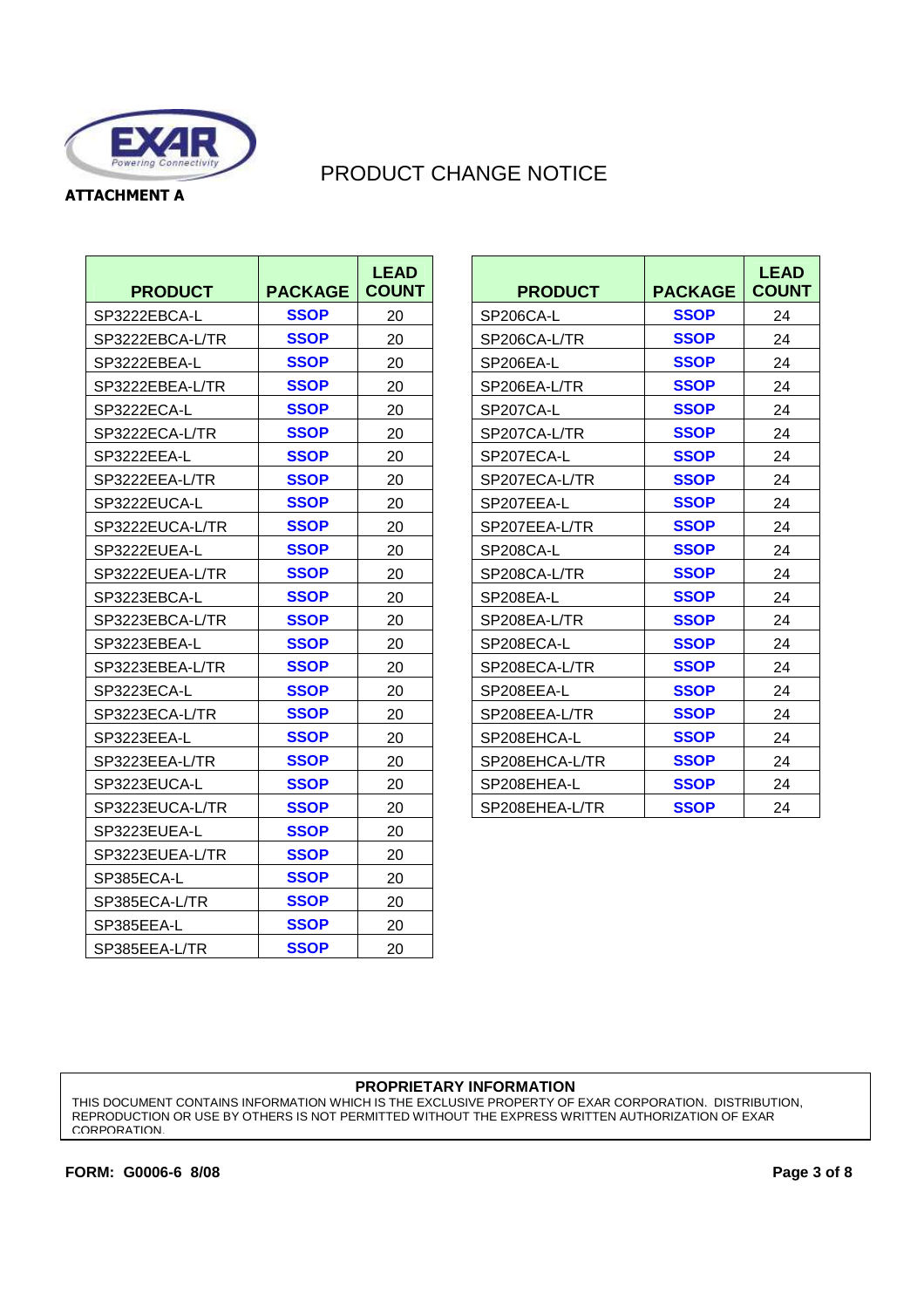

**ATTACHMENT A (con't)** 

# PRODUCT CHANGE NOTICE

| <b>PRODUCT</b>  | <b>PACKAGE</b> | <b>LEAD</b><br><b>COUNT</b> | <b>PRODUCT</b>  | <b>PACKAGE</b> | <b>LEA</b><br><b>COUI</b> |
|-----------------|----------------|-----------------------------|-----------------|----------------|---------------------------|
| SP211CA-L       | <b>SSOP</b>    | 28                          | SP3243EEA-L     | <b>SSOP</b>    | 28                        |
| SP211CA-L/TR    | <b>SSOP</b>    | 28                          | SP3243EEA-L/TR  | <b>SSOP</b>    | 28                        |
| SP211EA-L       | <b>SSOP</b>    | 28                          | SP3243EHCA-L    | <b>SSOP</b>    | 28                        |
| SP211EA-L/TR    | <b>SSOP</b>    | 28                          | SP3243EHCA-L/TR | <b>SSOP</b>    | 28                        |
| SP211ECA-L      | <b>SSOP</b>    | 28                          | SP3243EHEA-L    | <b>SSOP</b>    | 28                        |
| SP211ECA-L/TR   | <b>SSOP</b>    | 28                          | SP3243EHEA-L/TR | <b>SSOP</b>    | 28                        |
| SP211EEA-L      | <b>SSOP</b>    | 28                          | SP3243EUCA-L    | <b>SSOP</b>    | 28                        |
| SP211EEA-L/TR   | <b>SSOP</b>    | 28                          | SP3243EUCA-L/TR | <b>SSOP</b>    | 28                        |
| SP211EHCA-L     | <b>SSOP</b>    | 28                          | SP3243EUEA-L    | <b>SSOP</b>    | 28                        |
| SP211EHCA-L/TR  | <b>SSOP</b>    | 28                          | SP3243EUEA-L/TR | <b>SSOP</b>    | 28                        |
| SP211EHEA-L     | <b>SSOP</b>    | 28                          |                 |                |                           |
| SP211EHEA-L/TR  | <b>SSOP</b>    | 28                          |                 |                |                           |
| SP213ECA-L      | <b>SSOP</b>    | 28                          |                 |                |                           |
| SP213ECA-L/TR   | <b>SSOP</b>    | 28                          |                 |                |                           |
| SP213EEA-L      | <b>SSOP</b>    | 28                          |                 |                |                           |
| SP213EEA-L/TR   | <b>SSOP</b>    | 28                          |                 |                |                           |
| SP213EHCA-L     | <b>SSOP</b>    | 28                          |                 |                |                           |
| SP213EHCA-L/TR  | <b>SSOP</b>    | 28                          |                 |                |                           |
| SP213EHEA-L     | <b>SSOP</b>    | 28                          |                 |                |                           |
| SP213EHEA-L/TR  | <b>SSOP</b>    | 28                          |                 |                |                           |
| SP3238ECA-L     | <b>SSOP</b>    | 28                          |                 |                |                           |
| SP3238ECA-L/TR  | <b>SSOP</b>    | 28                          |                 |                |                           |
| SP3238EEA-L     | <b>SSOP</b>    | 28                          |                 |                |                           |
| SP3238EEA-L/TR  | <b>SSOP</b>    | 28                          |                 |                |                           |
| SP3239ECA-L     | <b>SSOP</b>    | 28                          |                 |                |                           |
| SP3239ECA-L/TR  | <b>SSOP</b>    | 28                          |                 |                |                           |
| SP3239EEA-L     | <b>SSOP</b>    | 28                          |                 |                |                           |
| SP3239EEA-L/TR  | <b>SSOP</b>    | 28                          |                 |                |                           |
| SP3243EBCA-L    | <b>SSOP</b>    | 28                          |                 |                |                           |
| SP3243EBCA-L/TR | <b>SSOP</b>    | 28                          |                 |                |                           |
| SP3243EBEA-L    | <b>SSOP</b>    | 28                          |                 |                |                           |
| SP3243EBEA-L/TR | <b>SSOP</b>    | 28                          |                 |                |                           |
| SP3243ECA-L     | <b>SSOP</b>    | 28                          |                 |                |                           |
| SP3243ECA-L/TR  | <b>SSOP</b>    | 28                          |                 |                |                           |

| <b>LEAD</b><br><b>COUNT</b> | <b>PRODUCT</b>  | <b>PACKAGE</b> | <b>LEAD</b><br><b>COUNT</b> |
|-----------------------------|-----------------|----------------|-----------------------------|
| 28                          | SP3243EEA-L     | <b>SSOP</b>    | 28                          |
| 28                          | SP3243EEA-L/TR  | <b>SSOP</b>    | 28                          |
| 28                          | SP3243EHCA-L    | <b>SSOP</b>    | 28                          |
| 28                          | SP3243EHCA-L/TR | <b>SSOP</b>    | 28                          |
| 28                          | SP3243EHEA-L    | <b>SSOP</b>    | 28                          |
| 28                          | SP3243EHEA-L/TR | <b>SSOP</b>    | 28                          |
| 28                          | SP3243EUCA-L    | <b>SSOP</b>    | 28                          |
| 28                          | SP3243EUCA-L/TR | <b>SSOP</b>    | 28                          |
| 28                          | SP3243EUEA-L    | <b>SSOP</b>    | 28                          |
| 28                          | SP3243EUEA-L/TR | <b>SSOP</b>    | 28                          |

#### **PROPRIETARY INFORMATION**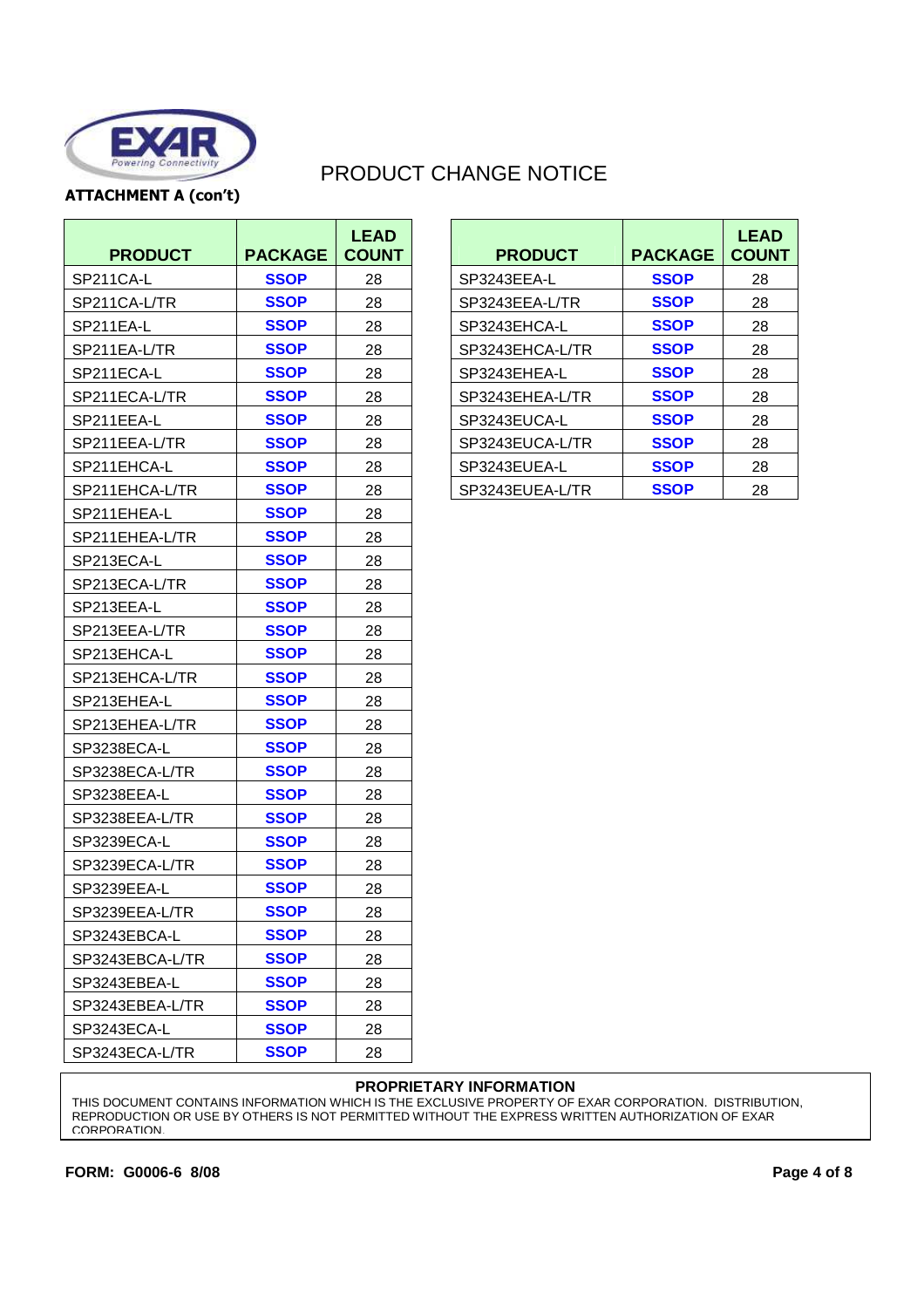

### **ATTACHMENT A (con't)**

| <b>PRODUCT</b>  | <b>PACKAGE</b> | <b>LEAD</b><br><b>COUNT</b> | <b>PRODUCT</b>  | <b>PACKAGE</b> | <b>LEA</b><br><b>COUI</b> |
|-----------------|----------------|-----------------------------|-----------------|----------------|---------------------------|
| SP3232EEY-L     | <b>TSSOP</b>   | 16                          | SP3223EEY-L     | <b>TSSOP</b>   | 20                        |
| SP3232EEY-L/TR  | <b>TSSOP</b>   | 16                          | SP3223EEY-L/TR  | <b>TSSOP</b>   | 20                        |
| SP3232ECY-L     | <b>TSSOP</b>   | 16                          | SP3222EEY-L     | <b>TSSOP</b>   | 20                        |
| SP3232ECY-L/TR  | <b>TSSOP</b>   | 16                          | SP3222EEY-L/TR  | <b>TSSOP</b>   | 20                        |
| SP3220EEY-L     | <b>TSSOP</b>   | 16                          | SP3222ECY-L     | <b>TSSOP</b>   | 20                        |
| SP3220EEY-L/TR  | <b>TSSOP</b>   | 16                          | SP3222ECY-L/TR  | <b>TSSOP</b>   | 20                        |
| SP3220ECY-L     | <b>TSSOP</b>   | 16                          | SP3203ECY-L     | <b>TSSOP</b>   | 20                        |
| SP3220ECY-L/TR  | <b>TSSOP</b>   | 16                          | SP3203ECY-L/TR  | <b>TSSOP</b>   | 20                        |
| SP3220EBEY-L    | <b>TSSOP</b>   | 16                          | SP3222EBCY-L    | <b>TSSOP</b>   | 20                        |
| SP3220EBEY-L/TR | <b>TSSOP</b>   | 16                          | SP3222EBCY-L/TR | <b>TSSOP</b>   | 20                        |
| SP3232EBCY-L    | <b>TSSOP</b>   | 16                          | SP3223ECY-L     | <b>TSSOP</b>   | 20                        |
| SP3232EBCY-L/TR | <b>TSSOP</b>   | 16                          | SP3223ECY-L/TR  | TSSOP          | 20                        |
| SP3220EBCY-L    | <b>TSSOP</b>   | 16                          | SP3222EBEY-L    | <b>TSSOP</b>   | 20                        |
| SP3220EBCY-L/TR | <b>TSSOP</b>   | 16                          | SP3222EBEY-L/TR | <b>TSSOP</b>   | 20                        |
| SP3232EBEY-L    | <b>TSSOP</b>   | 16                          | SP3203EEY-L     | <b>TSSOP</b>   | 20                        |
| SP3232EBEY-L/TR | <b>TSSOP</b>   | 16                          | SP3203EEY-L/TR  | <b>TSSOP</b>   | 20                        |
| SP3232EUCY-L    | <b>TSSOP</b>   | 16                          | SP3222EUCY-L    | <b>TSSOP</b>   | 20                        |
| SP3232EUCY-L/TR | <b>TSSOP</b>   | 16                          | SP3222EUCY-L/TR | <b>TSSOP</b>   | 20                        |
| SP3232EHCY-L    | <b>TSSOP</b>   | 16                          | SP3222EUEY-L    | <b>TSSOP</b>   | 20                        |
| SP3232EHCY-L/TR | <b>TSSOP</b>   | 16                          | SP3222EUEY-L/TR | <b>TSSOP</b>   | 20                        |
| SP3220EUEY-L    | <b>TSSOP</b>   | 16                          | SP3223EBEY-L    | <b>TSSOP</b>   | 20                        |
| SP3220EUEY-L/TR | <b>TSSOP</b>   | 16                          | SP3223EBEY-L/TR | <b>TSSOP</b>   | 20                        |
| SP3223EUEY-L    | <b>TSSOP</b>   | 16                          | SP3223EBCY-L    | <b>TSSOP</b>   | 20                        |
| SP3223EUEY-L/TR | <b>TSSOP</b>   | 16                          | SP3223EBCY-L/TR | <b>TSSOP</b>   | 20                        |
| SP3232EHEY-L    | <b>TSSOP</b>   | 16                          |                 |                |                           |
| SP3232EHEY-L/TR | <b>TSSOP</b>   | 16                          |                 |                |                           |
| SP3223EUCY-L    | <b>TSSOP</b>   | 16                          |                 |                |                           |
| SP3223EUCY-L/TR | <b>TSSOP</b>   | 16                          |                 |                |                           |
| SP3220EUCY-L    | <b>TSSOP</b>   | 16                          |                 |                |                           |
| SP3220EUCY-L/TR | <b>TSSOP</b>   | 16                          |                 |                |                           |

| <b>LEAD</b><br><b>COUNT</b> | <b>PRODUCT</b>  | <b>PACKAGE</b> | <b>LEAD</b><br><b>COUNT</b> |
|-----------------------------|-----------------|----------------|-----------------------------|
| 16                          | SP3223EEY-L     | <b>TSSOP</b>   | 20                          |
| 16                          | SP3223EEY-L/TR  | <b>TSSOP</b>   | 20                          |
| 16                          | SP3222EEY-L     | <b>TSSOP</b>   | 20                          |
| 16                          | SP3222EEY-L/TR  | <b>TSSOP</b>   | 20                          |
| 16                          | SP3222ECY-L     | <b>TSSOP</b>   | 20                          |
| 16                          | SP3222ECY-L/TR  | <b>TSSOP</b>   | 20                          |
| 16                          | SP3203ECY-L     | <b>TSSOP</b>   | 20                          |
| 16                          | SP3203ECY-L/TR  | <b>TSSOP</b>   | 20                          |
| 16                          | SP3222EBCY-L    | <b>TSSOP</b>   | 20                          |
| 16                          | SP3222EBCY-L/TR | <b>TSSOP</b>   | 20                          |
| 16                          | SP3223ECY-L     | <b>TSSOP</b>   | 20                          |
| 16                          | SP3223ECY-L/TR  | <b>TSSOP</b>   | 20                          |
| 16                          | SP3222EBEY-L    | <b>TSSOP</b>   | 20                          |
| 16                          | SP3222EBEY-L/TR | <b>TSSOP</b>   | 20                          |
| 16                          | SP3203EEY-L     | <b>TSSOP</b>   | 20                          |
| 16                          | SP3203EEY-L/TR  | <b>TSSOP</b>   | 20                          |
| 16                          | SP3222EUCY-L    | <b>TSSOP</b>   | 20                          |
| 16                          | SP3222EUCY-L/TR | <b>TSSOP</b>   | 20                          |
| 16                          | SP3222EUEY-L    | <b>TSSOP</b>   | 20                          |
| 16                          | SP3222EUEY-L/TR | <b>TSSOP</b>   | 20                          |
| 16                          | SP3223EBEY-L    | <b>TSSOP</b>   | 20                          |
| 16                          | SP3223EBEY-L/TR | <b>TSSOP</b>   | 20                          |
| 16                          | SP3223EBCY-L    | <b>TSSOP</b>   | 20                          |
| 16                          | SP3223EBCY-L/TR | <b>TSSOP</b>   | 20                          |

#### **PROPRIETARY INFORMATION**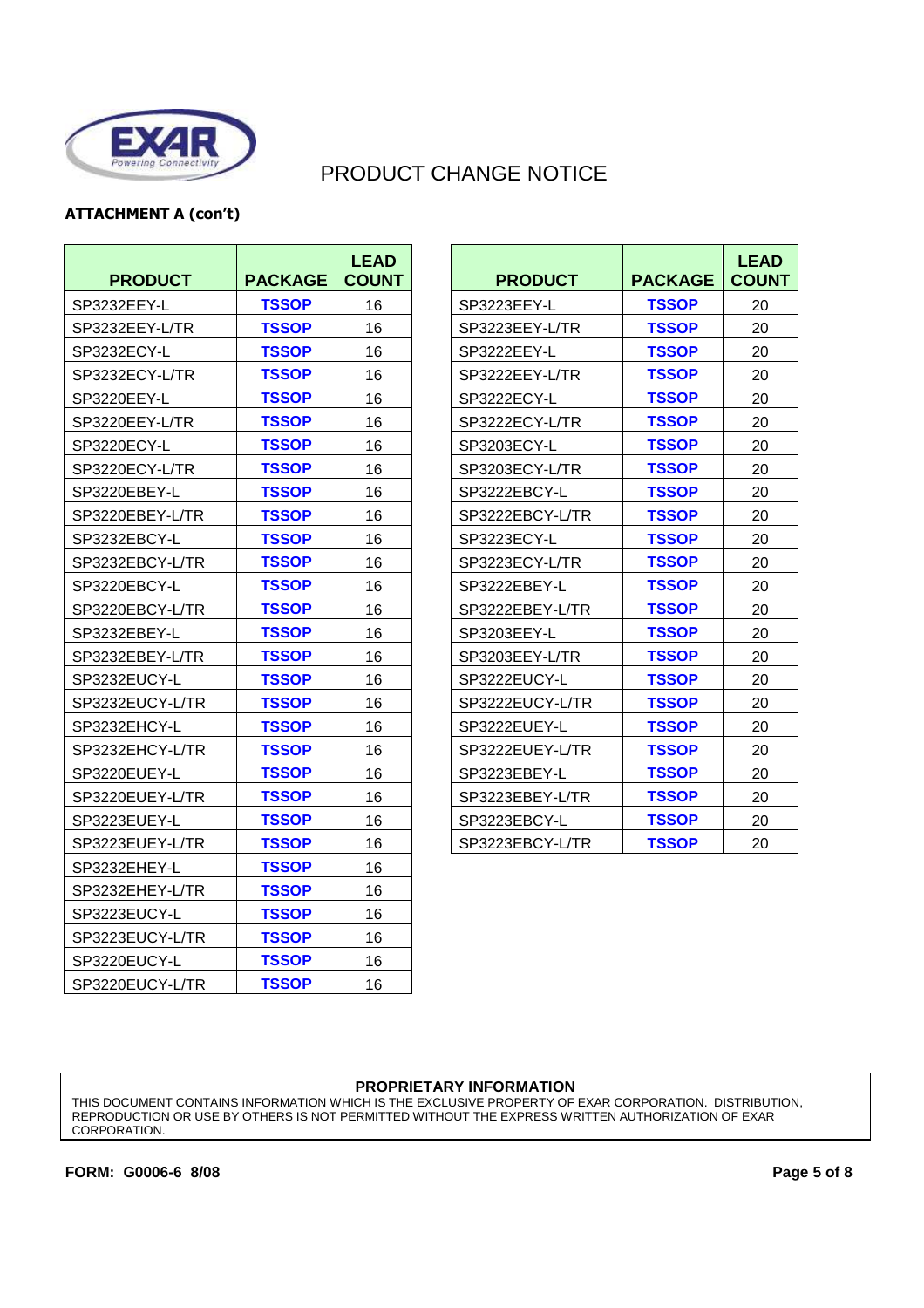

### **ATTACHMENT A (con't)**

| <b>PRODUCT</b> | <b>PACKAGE</b> | <b>LEAD</b><br><b>COUNT</b> | <b>PRODUCT</b> | <b>PACKAGE</b> | <b>LEA</b><br>COU |
|----------------|----------------|-----------------------------|----------------|----------------|-------------------|
| SP485EEN-L     | <b>NSOIC</b>   | 8                           | SP3490EN-L/TR  | <b>NSOIC</b>   | 8                 |
| SP485EEN-L/TR  | <b>NSOIC</b>   | 8                           | SP3485CN-L     | <b>NSOIC</b>   | 8                 |
| SP485ECN-L     | <b>NSOIC</b>   | 8                           | SP3485CN-L/TR  | <b>NSOIC</b>   | 8                 |
| SP485ECN-L/TR  | <b>NSOIC</b>   | 8                           | SP3078EEN-L    | <b>NSOIC</b>   | 8                 |
| SP3485EN-L     | <b>NSOIC</b>   | 8                           | SP3078EEN-L/TR | <b>NSOIC</b>   | 8                 |
| SP3485EN-L/TR  | <b>NSOIC</b>   | 8                           | SP490ECN-L     | <b>NSOIC</b>   | 8                 |
| SP485EN-L      | <b>NSOIC</b>   | 8                           | SP490ECN-L/TR  | <b>NSOIC</b>   | 8                 |
| SP485EN-L/TR   | <b>NSOIC</b>   | 8                           | SP481EEN-L     | <b>NSOIC</b>   | 8                 |
| SP483EEN-L     | <b>NSOIC</b>   | 8                           | SP481EEN-L/TR  | <b>NSOIC</b>   | 8                 |
| SP483EEN-L/TR  | <b>NSOIC</b>   | 8                           | SP3075EEN-L    | <b>NSOIC</b>   | $\,8\,$           |
| SP490EEN-L     | <b>NSOIC</b>   | 8                           | SP3075EEN-L/TR | <b>NSOIC</b>   | 8                 |
| SP490EEN-L/TR  | <b>NSOIC</b>   | 8                           | SP3483CN-L     | <b>NSOIC</b>   | 8                 |
| SP485REN-L     | <b>NSOIC</b>   | 8                           | SP3483CN-L/TR  | <b>NSOIC</b>   | 8                 |
| SP485REN-L/TR  | <b>NSOIC</b>   | 8                           | SP483EN-L      | <b>NSOIC</b>   | 8                 |
| SP3072EEN-L    | <b>NSOIC</b>   | 8                           | SP483EN-L/TR   | <b>NSOIC</b>   | 8                 |
| SP3072EEN-L/TR | <b>NSOIC</b>   | 8                           | SP3494EN-L     | <b>NSOIC</b>   | 8                 |
| SP3071EEN-L    | <b>NSOIC</b>   | 8                           | SP3494EN-L/TR  | <b>NSOIC</b>   | 8                 |
| SP3071EEN-L/TR | <b>NSOIC</b>   | 8                           | SP3494CN-L     | <b>NSOIC</b>   | 8                 |
| SP485CN-L      | <b>NSOIC</b>   | 8                           | SP3494CN-L/TR  | <b>NSOIC</b>   | 8                 |
| SP485CN-L/TR   | <b>NSOIC</b>   | 8                           | SP485EMN-L     | <b>NSOIC</b>   | $\,8\,$           |
| SP483CN-L      | <b>NSOIC</b>   | 8                           | SP485EMN-L/TR  | <b>NSOIC</b>   | 8                 |
| SP483CN-L/TR   | <b>NSOIC</b>   | 8                           |                |                |                   |
| SP485RCN-L     | <b>NSOIC</b>   | 8                           |                |                |                   |
| SP485RCN-L/TR  | <b>NSOIC</b>   | 8                           |                |                |                   |
| SP3490CN-L     | <b>NSOIC</b>   | 8                           |                |                |                   |
| SP3490CN-L/TR  | <b>NSOIC</b>   | 8                           |                |                |                   |
| SP490CN-L      | <b>NSOIC</b>   | 8                           |                |                |                   |
| SP490CN-L/TR   | <b>NSOIC</b>   | 8                           |                |                |                   |
| SP483ECN-L     | <b>NSOIC</b>   | 8                           |                |                |                   |
| SP483ECN-L/TR  | <b>NSOIC</b>   | 8                           |                |                |                   |
| SP3483EN-L     | <b>NSOIC</b>   | 8                           |                |                |                   |
| SP3483EN-L/TR  | <b>NSOIC</b>   | 8                           |                |                |                   |
| SP3490EN-L     | <b>NSOIC</b>   | 8                           |                |                |                   |

| <b>LEAD</b><br><b>COUNT</b> | <b>PRODUCT</b> | <b>PACKAGE</b> | <b>LEAD</b><br><b>COUNT</b> |
|-----------------------------|----------------|----------------|-----------------------------|
| 8                           | SP3490EN-L/TR  | <b>NSOIC</b>   | 8                           |
| 8                           | SP3485CN-L     | <b>NSOIC</b>   | 8                           |
| 8                           | SP3485CN-L/TR  | <b>NSOIC</b>   | 8                           |
| 8                           | SP3078EEN-L    | <b>NSOIC</b>   | 8                           |
| 8                           | SP3078EEN-L/TR | <b>NSOIC</b>   | 8                           |
| 8                           | SP490ECN-L     | <b>NSOIC</b>   | 8                           |
| 8                           | SP490ECN-L/TR  | <b>NSOIC</b>   | 8                           |
| 8                           | SP481EEN-L     | <b>NSOIC</b>   | 8                           |
| 8                           | SP481EEN-L/TR  | <b>NSOIC</b>   | 8                           |
| 8                           | SP3075EEN-L    | <b>NSOIC</b>   | 8                           |
| 8                           | SP3075EEN-L/TR | <b>NSOIC</b>   | 8                           |
| 8                           | SP3483CN-L     | <b>NSOIC</b>   | 8                           |
| 8                           | SP3483CN-L/TR  | <b>NSOIC</b>   | 8                           |
| 8                           | SP483EN-L      | <b>NSOIC</b>   | 8                           |
| 8                           | SP483EN-L/TR   | <b>NSOIC</b>   | 8                           |
| 8                           | SP3494EN-L     | <b>NSOIC</b>   | 8                           |
| 8                           | SP3494EN-L/TR  | <b>NSOIC</b>   | 8                           |
| 8                           | SP3494CN-L     | <b>NSOIC</b>   | 8                           |
| 8                           | SP3494CN-L/TR  | <b>NSOIC</b>   | 8                           |
| 8                           | SP485EMN-L     | <b>NSOIC</b>   | 8                           |
| 8                           | SP485EMN-L/TR  | <b>NSOIC</b>   | 8                           |

#### **PROPRIETARY INFORMATION**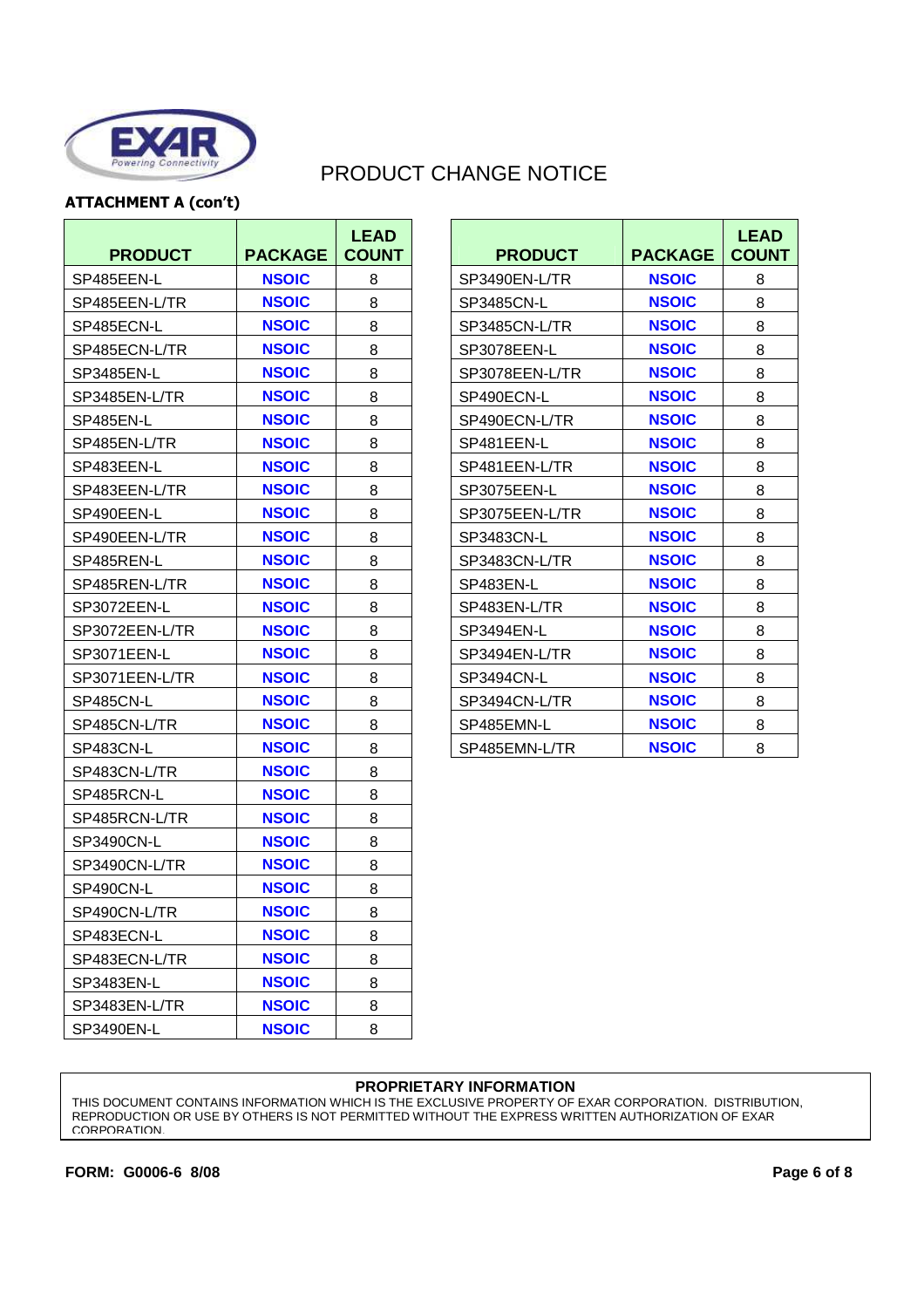

### **ATTACHMENT A (con't)**

| <b>PRODUCT</b> | <b>PACKAGE</b> | <b>LEAD</b><br><b>COUNT</b> | <b>PRODUCT</b>  | <b>PACKAGE</b> | <b>LEA</b><br><b>COUI</b> |
|----------------|----------------|-----------------------------|-----------------|----------------|---------------------------|
| SP491EEN-L     | <b>NSOIC</b>   | 14                          | SP202EEN-L      | <b>NSOIC</b>   | 16                        |
| SP491EEN-L/TR  | <b>NSOIC</b>   | 14                          | SP202EEN-L/TR   | <b>NSOIC</b>   | 16                        |
| SP3491EN-L     | <b>NSOIC</b>   | 14                          | SP232EEN-L      | <b>NSOIC</b>   | 16                        |
| SP3491EN-L/TR  | <b>NSOIC</b>   | 14                          | SP232EEN-L/TR   | <b>NSOIC</b>   | 16                        |
| SP3070EEN-L    | <b>NSOIC</b>   | 14                          | SP3232EEN-L     | <b>NSOIC</b>   | 16                        |
| SP3070EEN-L/TR | <b>NSOIC</b>   | 14                          | SP3232EEN-L/TR  | <b>NSOIC</b>   | 16                        |
| SP491ECN-L     | <b>NSOIC</b>   | 14                          | SP232ECN-L      | <b>NSOIC</b>   | 16                        |
| SP491ECN-L/TR  | <b>NSOIC</b>   | 14                          | SP232ECN-L/TR   | <b>NSOIC</b>   | 16                        |
| SP491CN-L      | <b>NSOIC</b>   | 14                          | SP3232EBCN-L    | <b>NSOIC</b>   | 16                        |
| SP491CN-L/TR   | <b>NSOIC</b>   | 14                          | SP3232EBCN-L/TR | <b>NSOIC</b>   | 16                        |
| SP491EN-L      | <b>NSOIC</b>   | 14                          | SP202ECN-L      | <b>NSOIC</b>   | 16                        |
| SP491EN-L/TR   | <b>NSOIC</b>   | 14                          | SP202ECN-L/TR   | <b>NSOIC</b>   | 16                        |
| SP3491CN-L     | <b>NSOIC</b>   | 14                          | SP232ACN-L      | <b>NSOIC</b>   | 16                        |
| SP3491CN-L/TR  | <b>NSOIC</b>   | 14                          | SP232ACN-L/TR   | <b>NSOIC</b>   | 16                        |
| SP3076EEN-L    | <b>NSOIC</b>   | 14                          | SP232AEN-L      | <b>NSOIC</b>   | 16                        |
| SP3076EEN-L/TR | <b>NSOIC</b>   | 14                          | SP232AEN-L/TR   | <b>NSOIC</b>   | 16                        |
| SP3073EEN-L    | <b>NSOIC</b>   | 14                          | SP3232ECN-L     | <b>NSOIC</b>   | 16                        |
| SP3073EEN-L/TR | <b>NSOIC</b>   | 14                          | SP3232ECN-L/TR  | <b>NSOIC</b>   | 16                        |
| XR5486EID-F    | <b>NSOIC</b>   | 14                          | SP3232EBEN-L    | <b>NSOIC</b>   | 16                        |
| XR5486EIDTR-F  | <b>NSOIC</b>   | 14                          | SP3232EBEN-L/TR | <b>NSOIC</b>   | 16                        |
| SP3076EMN-L    | <b>NSOIC</b>   | 14                          | SP3232EUCN-L    | <b>NSOIC</b>   | 16                        |
| SP3076EMN-L/TR | <b>NSOIC</b>   | 14                          | SP3232EUCN-L/TR | <b>NSOIC</b>   | 16                        |
| SP1491ECN-L    | <b>NSOIC</b>   | 14                          |                 |                |                           |
| SP1491ECN-L/TR | <b>NSOIC</b>   | 14                          |                 |                |                           |
| SP1491EEN-L    | <b>NSOIC</b>   | 14                          |                 |                |                           |
| SP1491EEN-L/TR | <b>NSOIC</b>   | 14                          |                 |                |                           |
| SP3070EMN-L    | <b>NSOIC</b>   | 14                          |                 |                |                           |
| SP3070EMN-L/TR | <b>NSOIC</b>   | 14                          |                 |                |                           |
| SP3073EMN-L    | <b>NSOIC</b>   | 14                          |                 |                |                           |
| SP3073EMN-L/TR | <b>NSOIC</b>   | 14                          |                 |                |                           |

| <b>LEAD</b><br><b>COUNT</b> | <b>PRODUCT</b>  | <b>PACKAGE</b> | <b>LEAD</b><br><b>COUNT</b> |
|-----------------------------|-----------------|----------------|-----------------------------|
| 14                          | SP202EEN-L      | <b>NSOIC</b>   | 16                          |
| 14                          | SP202EEN-L/TR   | <b>NSOIC</b>   | 16                          |
| 14                          | SP232EEN-L      | <b>NSOIC</b>   | 16                          |
| 14                          | SP232EEN-L/TR   | <b>NSOIC</b>   | 16                          |
| 14                          | SP3232EEN-L     | <b>NSOIC</b>   | 16                          |
| 14                          | SP3232EEN-L/TR  | <b>NSOIC</b>   | 16                          |
| 14                          | SP232ECN-L      | <b>NSOIC</b>   | 16                          |
| 14                          | SP232ECN-L/TR   | <b>NSOIC</b>   | 16                          |
| 14                          | SP3232EBCN-L    | <b>NSOIC</b>   | 16                          |
| 14                          | SP3232EBCN-L/TR | <b>NSOIC</b>   | 16                          |
| 14                          | SP202ECN-L      | <b>NSOIC</b>   | 16                          |
| 14                          | SP202ECN-L/TR   | <b>NSOIC</b>   | 16                          |
| 14                          | SP232ACN-L      | <b>NSOIC</b>   | 16                          |
| 14                          | SP232ACN-L/TR   | <b>NSOIC</b>   | 16                          |
| 14                          | SP232AEN-L      | <b>NSOIC</b>   | 16                          |
| 14                          | SP232AEN-L/TR   | <b>NSOIC</b>   | 16                          |
| 14                          | SP3232ECN-L     | <b>NSOIC</b>   | 16                          |
| 14                          | SP3232ECN-L/TR  | <b>NSOIC</b>   | 16                          |
| 14                          | SP3232EBEN-L    | <b>NSOIC</b>   | 16                          |
| 14                          | SP3232EBEN-L/TR | <b>NSOIC</b>   | 16                          |
| 14                          | SP3232EUCN-L    | <b>NSOIC</b>   | 16                          |
| 14                          | SP3232EUCN-L/TR | <b>NSOIC</b>   | 16                          |

#### **PROPRIETARY INFORMATION**